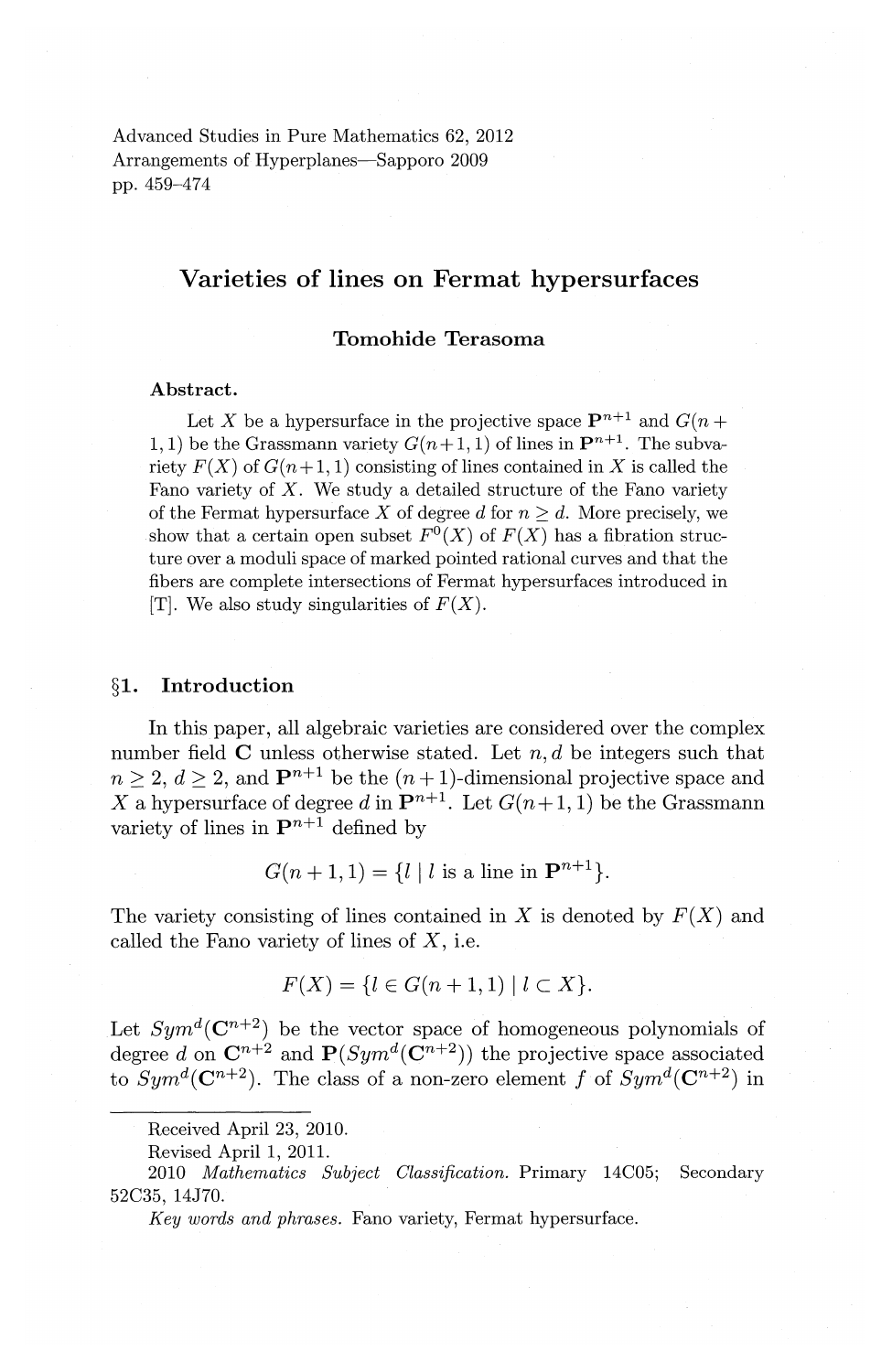$P(Sym^d(C^{n+2}))$  is denoted by [f], and the hypersurface in  $P^{n+1}$  defined by the zeros of f is denoted by  $V(f)$ .

The following theorem is due to Barth-Van de Ven [BV].

**Theorem 1** (Generic smoothness). Assume that  $2n > d+1$ . There *exists a non-empty open set U of*  $P(Sym^d(C^{n+2}))$  *such that the Fano variety of lines of*  $F(V(f))$  *is smooth of dimension*  $2n-d-1$  *if*  $|f| \in U$ .

The open set  $U$  in the above theorem is described as follows. Let  $U$  be the universal family of lines contained in the universal family of hypersurfaces defined by

$$
\mathcal{U} = \{ ([f], l) \in \mathbf{P}(Sym^d(\mathbf{C}^{n+2})) \times G(n+1, 1) \mid l \subset V(f) \}.
$$

Let

$$
pr_1: \mathcal{U} \to \mathbf{P}(Sym^d(\mathbf{C}^{n+2})), pr_2: \mathcal{U} \to G(n+1,1)
$$

be the restriction to  $U$  of the first and second projections of the product  $P(Sym^d(C^{n+2})) \times G(n+1,1)$ . The fiber of  $pr_2$  at a line *l* is the set of hypersurfaces containing the line  $l$ , which is isomorphic to a linear subspace in  $P(Sym^d(\mathbb{C}^{n+2}))$  of codimension  $d+1$ . Therefore the map  $pr_1$  is smooth and the variety  $\mathcal U$  is smooth. By the generic smoothness of  $pr_1$ , there exists a non-empty open set U of  $P(Sym^d(\mathbb{C}^{n+2}))$  such that the restriction of  $pr_1$  to U is smooth.

On the other hand, there exists a smooth hypersurface *X* such that the Fano variety  $F(X)$  of X is not smooth even if  $2n > d+1$ . In this paper, we give a description of  $F(X)$  of a Fermat hypersurface for  $n \geq d$ using a moduli space of marked rational curves. The main theorems are Theorem 2 (the case  $n = d$ ) and Theorem 4 (the case  $n \geq d$ ). In Section 5, we study the singular loci of the Fano varieties  $F(X)$  of Fermat hypersurfaces for  $n = d$ .

#### **§2. Transversal Fano varieties of Fermat hypersurfaces**

Let  $G(n + 1, 1)$  be the Grassmann variety of lines in  $\mathbf{P}^{n+1}$ . The coordinates of the projective space is written as  $(X_0: \cdots: X_{n+1})$ . The coordinate hyperplane defined by  $\{X_i = 0\}$  is denoted by  $H_i$ . We define the subset  $G(n + 1, 1)^0$  of  $G(n + 1, 1)$  by

 $G(n+1,1)^0$ 

 $=$ { $l \in G(n+1,1)$  | the intersections  $l \cap H_0, \ldots, l \cap H_{n+1}$  are distinct}.

The transversal part  $F^0(X)$  of  $F(X)$  is defined by  $F(X) \cap G(n+1,1)^0$ .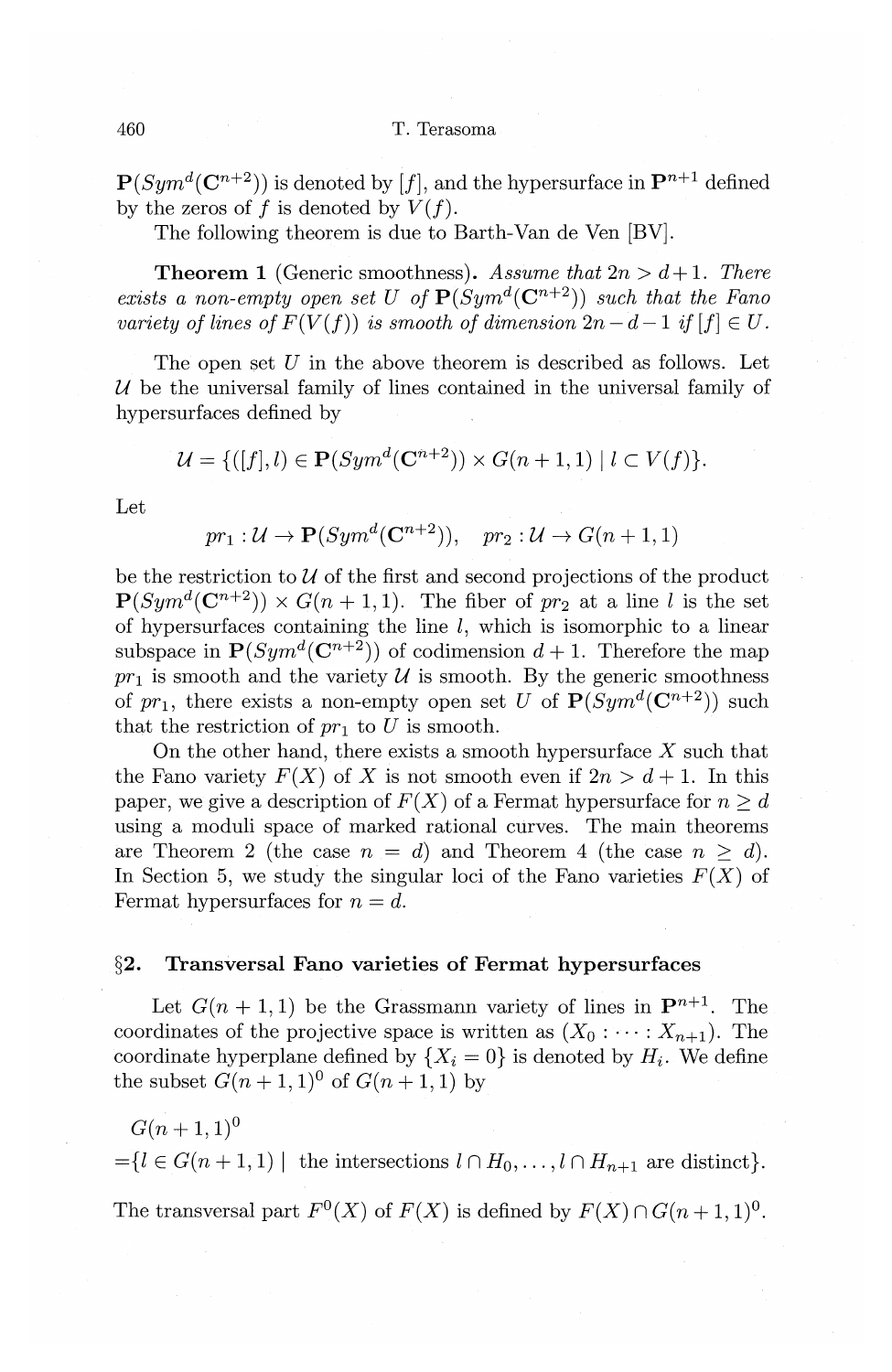**Definition 1** (Moduli space of rational curves with  $(n+2)$  marked points).

- (1) The moduli space of rational curves with distinct  $(n+2)$  marked *points is denoted by*  $\mathcal{M}_{0,n+2}$ *.*
- (2) *We define the moduli space of rigidified rational curves with*   $(n+2)$  *marked points by*

$$
\widetilde{\mathcal{M}_{0,n+2}} = (\mathbf{P}^1)^{n+2} - D,
$$

*where D is the big diagonal defined by* 

$$
D = \bigcup_{0 \leq i < j \leq n+1} \{ (p_0, \ldots, p_{n+1}) \mid p_i = p_j \}.
$$

The group  $PGL(2)$  acts on  $({\bf P}^1)^{n+2}$  diagonally and the open set  $\widetilde{\mathcal{M}_{0,n+2}}$  is stable and fixed point free under this action. The variety  $\mathcal{M}_{0,n+2}$  is isomorphic to  $\widetilde{\mathcal{M}_{0,n+2}}/PGL(2)$ . The class of  $(p_0,\ldots,p_{n+1})$ in  $\mathcal{M}_{0,n+2}$  is denoted by  $[p_0,\ldots,p_{n+1}]$ . The dimension of  $\mathcal{M}_{0,n+2}$  is  $n-1$ .

Let  $l \in F^0(X)$ . By the condition of transversality, the intersections  $l \n\cap H_0, \ldots, l \n\cap H_{n+1}$  are distinct  $n+2$  points, and they define a point  $conf(l) = [l \cap H_0, \ldots, l \cap H_{n+1}] \in M_{0,n+2}$ . Thus we have a map

 $conf: F<sup>0</sup>(X) \rightarrow \mathcal{M}_{0,n+2}$ 

We define the Fermat hypersurface *X* of degree d in  $\mathbf{P}^{n+1}$  by

$$
X: X_0^d + \dots + X_{n+1}^d = 0.
$$

Let *G* be the group  $\mu_d^{n+2}/\Delta(\mu_d)$ , where  $\Delta(\mu_d) = \{(\zeta, \dots, \zeta) | \zeta \in \mu_d\} \subset$  $\mu_d^{n+2}$ . Then G acts on X by

$$
(X_0: \dots: X_{n+1}) = (\zeta_0 X_0: \dots: \zeta_{n+1} X_{n+1})
$$

for  $(\zeta_0, \ldots, \zeta_{n+1}) \in G$ . The action of *G* on the Fermat hypersurface *X* induces that on the Fano variety  $F(X)$  of lines on X.

Let *l* be an element in  $F^0(X)$  and  $g = (\zeta_0, \ldots, \zeta_{n+1})$  an element in *G.* Since the image of the point  $l \cap H_i$  under the map  $g: l \rightarrow g(l)$  is equal to  $g(l) \cap H_i$ , the condition of transversality is stable under the action of *G.* Therefore *G* induces an action on  $F(X)^0$  and  $conf(g(l)) = conf(l)$ . Thus we have a map  $\frac{1}{conf}: F^{0}(X)/G \to \mathcal{M}_{0,n+2}.$ 

$$
\overline{conf}: F^0(X)/G \to \mathcal{M}_{0,n+2}.
$$

Our first main theorem is the following.

**Theorem 2.** If  $d = n$ , then the action of G on  $F(X)^0$  is fixed point *free and the map conf is an isomorphism.*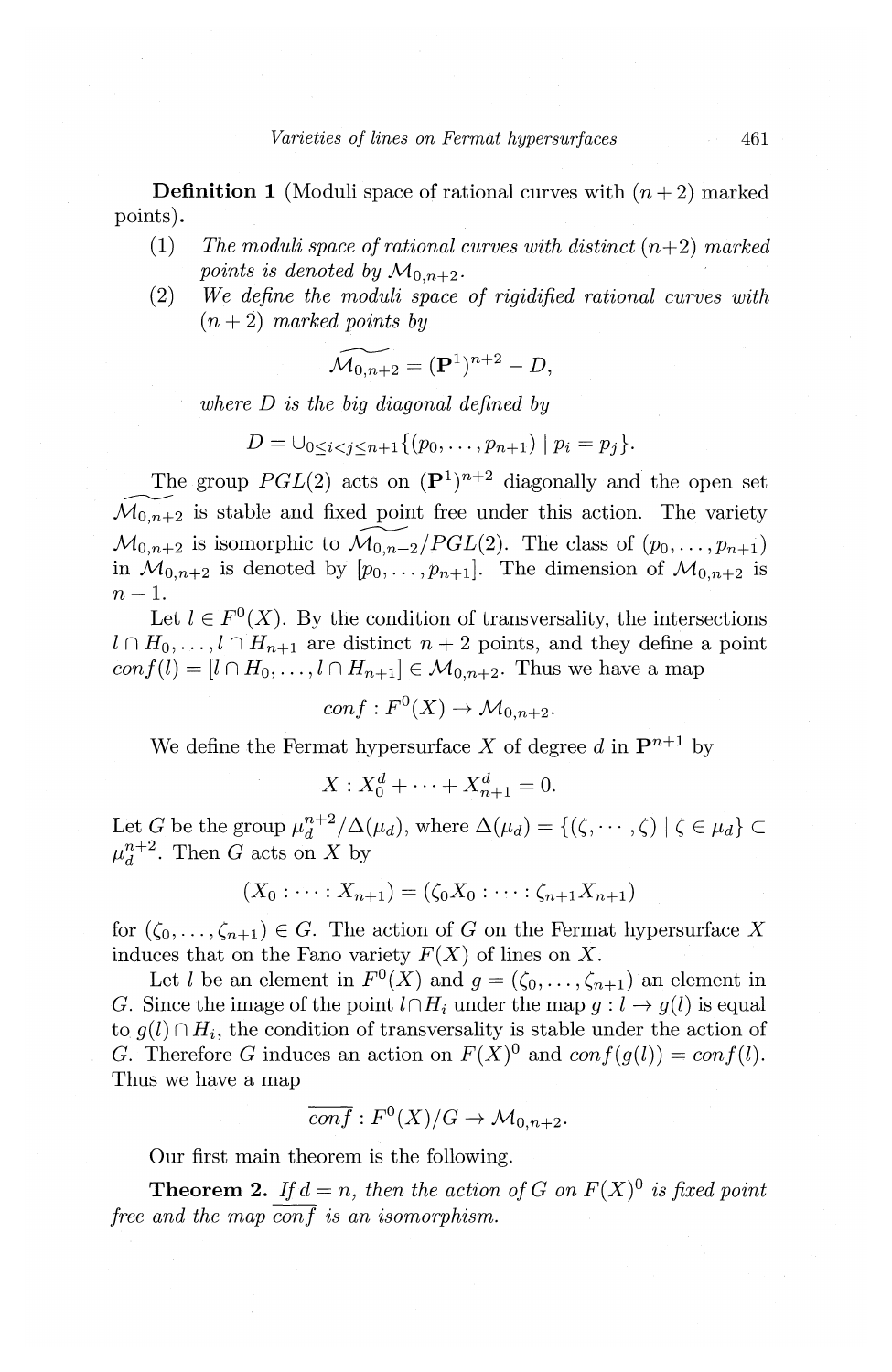## **§3. Construction of the family** *F*

# **3.1. Trivialized Kummer covering**

Let *k* be a field of characteristic zero, *S* a smooth connected scheme over k, and  $\pi : \mathcal{C} \to S$  a geometrically connected smooth projective curve over *S*. Let  $D = \sum_i a_i D_i$  be a divisor on *C* such that  $\mathcal{O}_{\mathcal{C}}(D) \simeq \mathcal{O}_{\mathcal{C}}$ . Let  $p_{\infty} : S \to C$  be a section of  $\pi$  such that  $Im(p_{\infty}) \cap Supp(D) = \emptyset$ .

**Definition 2** (Trivialized Kummer covering). *Let d be a positive integer and f a rational function on C such that* 

- (1) *The divisor* (*f*) *of f is equal to D, and* (2)  $f|_{Im(n_{\infty})} = 1$ .
- $f |_{Im(p_{\infty})} = 1.$

*Then the projective curve D over S defined by*  $y^d = f$  *is called the Kummer covering with the branch divisor D trivialized at*  $p_{\infty}$ *. Since there is a unique rational function f with the properties in Definition 2, the trivialized Kummer covering is uniquely determined by D and*  $p_{\infty}$ *.* 

# **3.2.** Definition of  $Kum<sup>q</sup>$

Let  $\widetilde{\mathcal{U}} = \mathbf{P}^1 \times \widetilde{M}_{0,n+2}$  be the universal rational curve over the rigidi-<br>fied moduli space  $\widetilde{M}_{0,n+2}$  and  $\widetilde{p}_i : \widetilde{\mathcal{M}}_{0,n+2} \to \widetilde{\mathcal{U}}$  be the universal section defined by

$$
\widetilde{p_i}(\lambda_0,\ldots,\lambda_{n+1})=(\lambda_i,(\lambda_0,\ldots,\lambda_{n+1}))\in \widetilde{\mathcal{U}}.
$$

The group  $PGL(2)$  acts diagonally on  $\widetilde{U}$  freely and the quotient variety is denoted by *U*. Since the action of  $PGL(2)$  on  $\widetilde{U}$  and that on  $\widetilde{\mathcal{M}}_{0,n+2}$ are equivariant and the sections  $\tilde{p}_i$  are stable under its action, we have a map  $\mathcal{U} \to \mathcal{M}_{0,n+2}$  and sections  $p_i : \mathcal{M}_{0,n+2} \to \mathcal{U}$ .

We fix  $q \in \mathbf{P}^1$ . The affine line defined by  $\mathbf{P}^1 - q$  is denoted by  $\mathbf{A}_q^1$ . We choose an inhomogeneous coordinate x of  $\mathbf{P}^1$  such that  $x(q) = \infty$ . The open set  $(\mathbf{A}_q^1)^{n+2} \cap \widetilde{\mathcal{M}_{0,n+2}}$  of  $\widetilde{\mathcal{M}_{0,n+2}}$  is denoted by  $\widetilde{\mathcal{M}_q} = \widetilde{\mathcal{M}_{0,n+2,q}}$ and the restriction of the universal curve  $\widetilde{\mathcal{U}}$  to  $\widetilde{\mathcal{M}}_q$  is denoted by  $\widetilde{\mathcal{U}}_q$ . The section of  $\mathcal{U}_q \rightarrow \mathcal{M}_q$  defined by the point *q* is also denoted by *q*. The three sections  $p_i, p_j$  and  $q$  do not intersect to each other. The Kummer covering of  $\mathcal{U}_q$  branching at  $(\widetilde{p}_i) - (\widetilde{p}_j)$  trivialized at *q* is denoted by  $Kum_{i,j}^q$ . Using the above inhomogeneous coordinate *x* of  $\mathbf{P}^1$ , we have the coordinates  $(x, \lambda_0, \ldots, \lambda_{n+1})$  of  $\widetilde{U}$ . Then the covering  $Kum_{i,j}^q$  is defined by

$$
y_{i,j}^d = \frac{x - \lambda_i}{x - \lambda_j}.
$$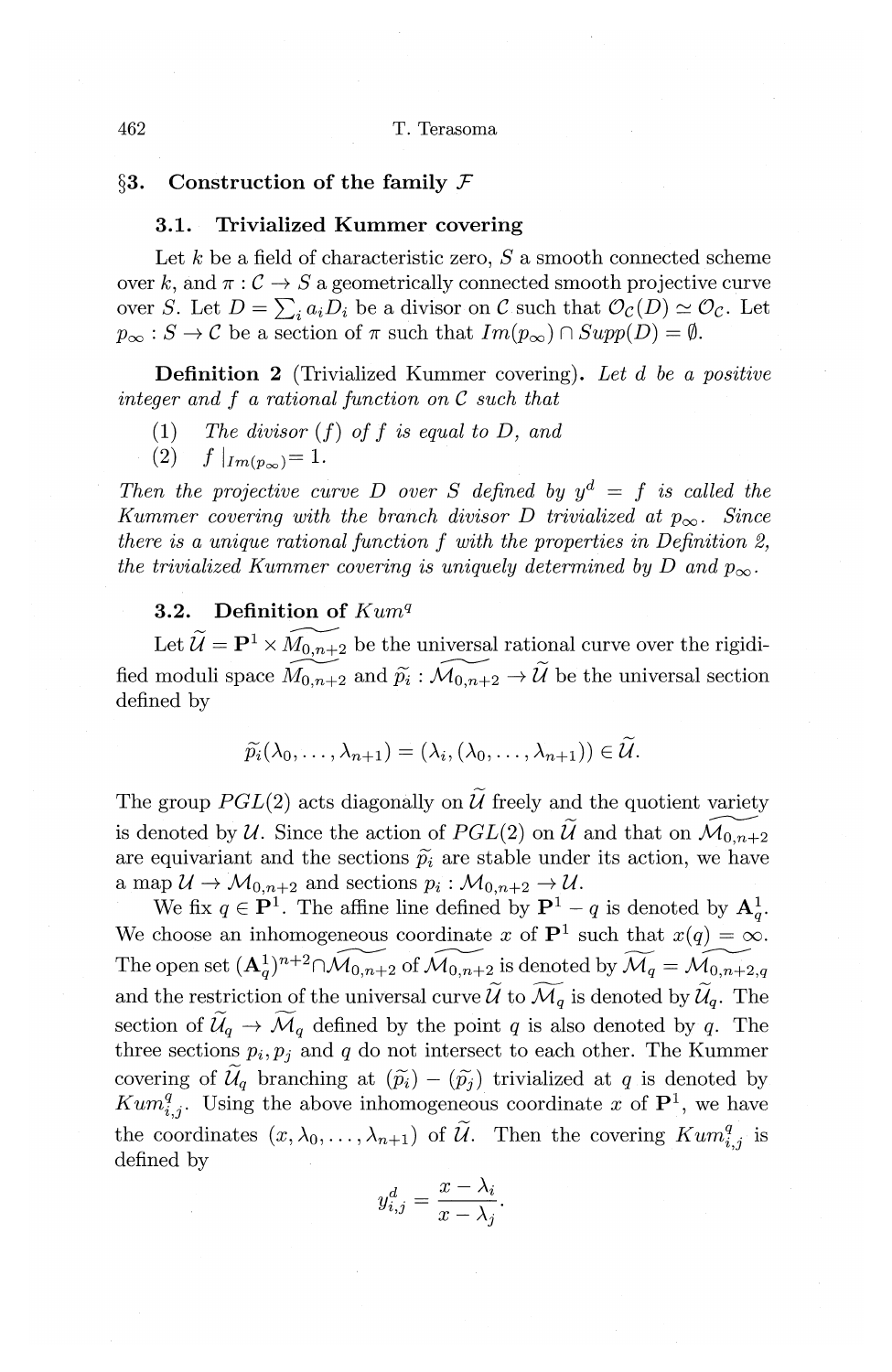We set

$$
Kum^{q} = Kum_{0,1}^{q} \times_{\widetilde{\mathcal{U}}} Kum_{0,2}^{q} \times_{\widetilde{\mathcal{U}}} \cdots \times_{\widetilde{\mathcal{U}}} Kum_{0,n+1}^{q}.
$$

An element  $(\zeta_0, \ldots, \zeta_{n+1})$  in the group *G* acts on  $Kum^q$  by  $y_{0,i} \mapsto \frac{\zeta_0}{\zeta} y_{0,i}$ . Under this action of G,  $Kum^q \rightarrow \widetilde{\mathcal{U}}$  becomes a G-covering.

# ${\bf 3.3.} \quad {\bf Definition \,\, of} \,\, \widehat{{\cal M}_q}$

We define  $\Delta_2 = \{(\lambda, \nu) \in \mathbf{A}_q^1 \times \mathbf{A}_q^1 \mid \lambda \neq \nu\}$ . We set

$$
\pi: \mathbf{P}^1 \times \Delta_2 \to \Delta_2: (x, \lambda, \nu) \mapsto (\lambda, \nu).
$$

The sections of  $\pi$  defined by  $(\lambda, \nu) \mapsto (\lambda, \lambda, \nu)$  and  $(\lambda, \nu) \mapsto (\nu, \lambda, \nu)$  are also denoted as  $\lambda$  and  $\nu$  and the Kummer covering branching at  $(\lambda)-(\nu)$ trivialized at *q* is denoted as  $\widetilde{\Delta_3} \to \mathbf{P}^1 \times \Delta_2$ . The pull back of  $\widetilde{\Delta_3}$  by the map

$$
\widetilde{\mathcal{M}}_q \to \mathbf{P}^1 \times \Delta_2 : (\lambda_0, \dots, \lambda_{n+2}) \mapsto (\lambda_i, \lambda_j, \lambda_k)
$$

is denoted by  $\Delta^i_{j,k}$ . Then the  $\mu_d$ -covering  $\Delta^i_{j,k} \to \widetilde{\mathcal{M}}_q$  is defined by  $\delta_{i,j,k}^d = \frac{\lambda_i - \lambda_j}{\lambda_i - \lambda_k}$ . The Galois group of the covering

$$
\prod_{i\neq j,k}\sum_{\widetilde{\mathcal{M}}_q}\Delta^i_{j,k}\rightarrow \widetilde{\mathcal{M}_q}
$$

is isomorphic to  $\mu_d^n$  and the covering corresponding to the group  $\text{Ker}(\mu_d^n \to \mu_d : (\zeta_i)_i \mapsto \sum_i \zeta_i)$  is denoted by  $\widehat{\mathcal{M}_{j,k}}$ . Here  $\prod_{\widetilde{\mathcal{M}}_q}$  is the fiber product over  $\widetilde{\mathcal{M}}_q$ . The  $\mu_d$ -covering  $\widehat{\mathcal{M}}_{j,k}$  of  $\widetilde{\mathcal{M}}_q$  is defined by

$$
\delta_{j,k}^d = \prod_{i \neq j,k} \frac{\lambda_i - \lambda_j}{\lambda_i - \lambda_k}.
$$

We define a *G*-covering  $\widehat{\mathcal{M}_q} \to \widetilde{\mathcal{M}_q}$  by

$$
\widehat{\mathcal{M}_q} = \prod_{i=1}^{n+1} \widehat{\mathcal{M}_{0,i}}.
$$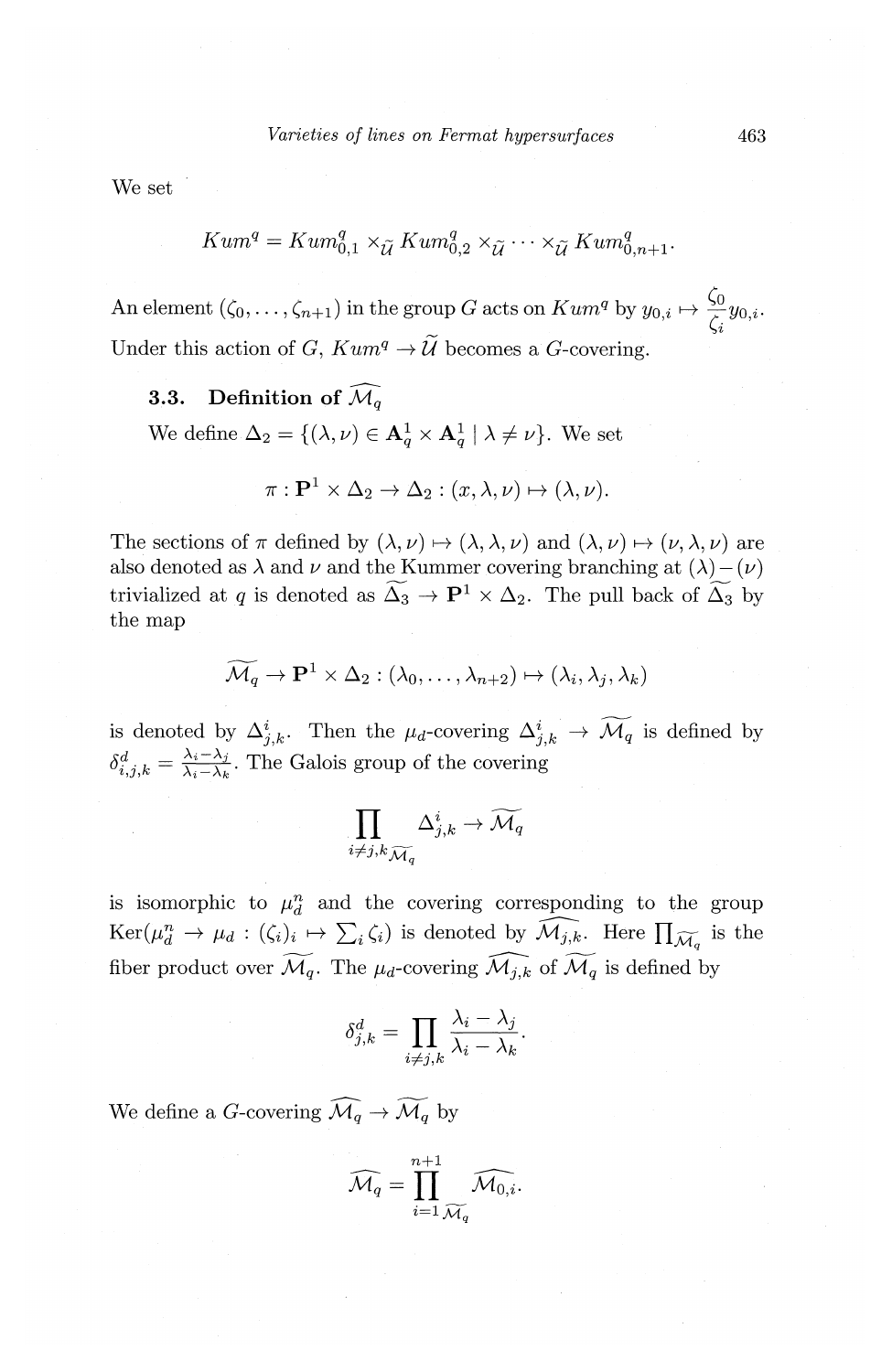# **3.4.** The family  $\mathcal{F}_q$

We set  $k = n - d$ . We define the variety  $\widetilde{\mathcal{F}}_q$  by the following fiber product:

$$
\widetilde{\mathcal{F}}_q = \underbrace{Kum^q\times_{\widetilde{M}_q}Kum^q\times_{\widetilde{M}_q}\cdots\times_{\widetilde{M}_q}Kum^q}_{k\text{-times}}\times_{\widetilde{M}_q}\widehat{\mathcal{M}_q}.
$$

Then  $\widetilde{\mathcal{F}}_q$  is a  $G^k \times G$  covering of

$$
\widetilde{\mathcal{U}}_q^k = \underbrace{\widetilde{\mathcal{U}}_q \times_{\widetilde{\mathcal{M}}_q} \widetilde{\mathcal{U}}_q \times_{\widetilde{\mathcal{M}}_q} \cdots \times_{\widetilde{\mathcal{M}}_q} \widetilde{\mathcal{U}}_q}_{k\text{-times}}.
$$

We define the variety  $\mathcal{F}_q$  by the *G*-covering of  $\widetilde{\mathcal{U}}_q^k$  corresponding to the subgroup of the Galois group:

$$
\mathrm{Ker}\,(G^k\times G\to G:(g_1,\ldots,g_k,g)\mapsto -g+\sum_{i=1}^k g_i).
$$

Let  $x_1, \ldots, x_k$  be the coordinates for the fibers of  $\widetilde{\mathcal{U}}_q^k \to \widetilde{\mathcal{M}}_q$ . Then  $\mathcal{F}_q$ is defined by

(1) 
$$
\xi_j^d = \prod_{i=1}^k \frac{(x_i - \lambda_j)}{(x_i - \lambda_0)} \prod_{p \neq 0, j} \frac{(\lambda_0 - \lambda_p)}{(\lambda_j - \lambda_p)} \quad (j = 1, \dots, n+1).
$$

# **3.5. Patching and an action of** PGL(2)

We define a fiber space  $\mathcal{F}_q \to \widetilde{\mathcal{M}}_q$  of relative dimension *k* for each  $q \in$  ${\bf P}^1$ . In this subsection, we patch them into a variety F. Let  $q_1, \ldots, q_{n+3}$ be distinct elements in  $\mathbf{P}^1$ . Then we have  $\widetilde{\mathcal{M}_{0,n+2}} = \bigcup_{i=1}^{n+3} \widetilde{\mathcal{M}_{q_i}}$ .

**Proposition 3.** *There exists a patching data* 

$$
(2) \qquad \qquad \varphi_{ij}: \mathcal{F}_{q_i} \mid_{\widetilde{\mathcal{M}_{q_i}} \cap \widetilde{\mathcal{M}_{q_j}}} \xrightarrow{\simeq} \mathcal{F}_{q_j} \mid_{\widetilde{\mathcal{M}_{q_i}} \cap \widetilde{\mathcal{M}_{q_j}}}
$$

*for*  $\mathcal{F}_{q_i}$  *and*  $\mathcal{F}_{q_j}$  *such that the glued variety*  $\mathcal{F} = \bigcup_{i=1}^{n+3} \mathcal{F}_{q_i}$  *admits a lifting of the action of PGL(2) on*  $\widetilde{\mathcal{M}}_{0,n+2}$ .

*Proof.* We choose coordinates *x* and *x'* of  $P<sup>1</sup>$  such that  $x(q<sub>i</sub>) = \infty$ and  $x'(q_j) = \infty$ . We introduce an isomorphism  $\varphi_{ij}$  in (2). We write

$$
x' = \frac{ax+b}{cx+d}.
$$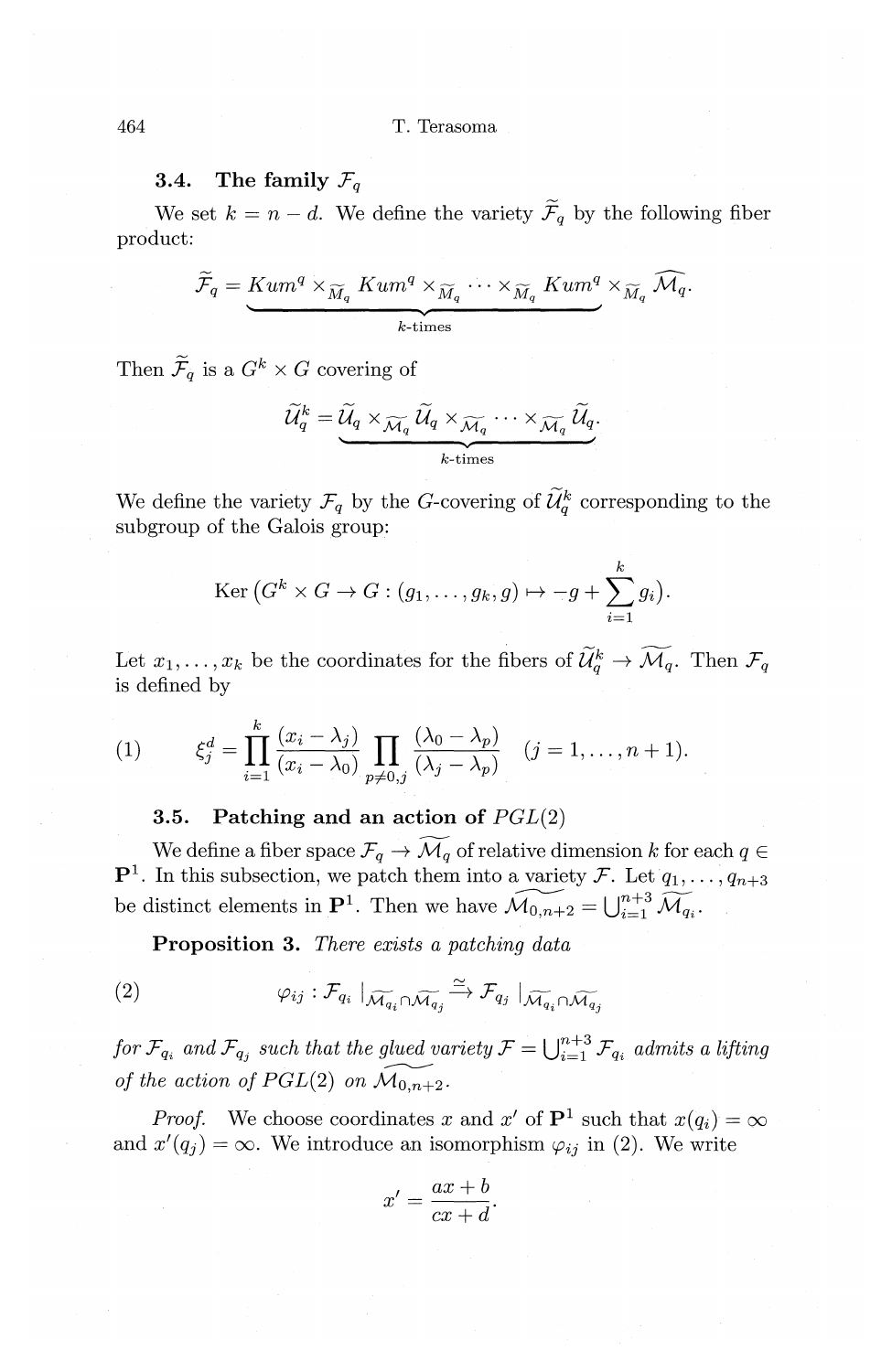We use these coordinates to express points in  $\widetilde{\mathcal{M}_{q_i}}$  and  $\widetilde{\mathcal{M}_{q_i}}$ . Then a point  $(\lambda_0, \ldots, \lambda_{n+1}) \in \widetilde{\mathcal{M}_{q_i}}$  corresponds to  $(\lambda'_0, \ldots, \lambda'_{n+1}) \in \widetilde{\mathcal{M}_{q_i}}$ , where

$$
\lambda_i' = \frac{a\lambda_i + b}{c\lambda_i + d}.
$$

We write coordinates of fibers for  $\mathcal{F}_{q_i} \to \widetilde{\mathcal{M}_{q_i}}$  and  $\mathcal{F}_{q_j} \to \widetilde{\mathcal{M}_{q_j}}$  as  $x_1, \ldots, x_k$  and  $x'_1, \ldots, x'_k$ . Then we have

$$
x'_i - \lambda'_j = \frac{(ad - bc)(x_i - \lambda_j)}{(cx_i + d)(c\lambda_j + d)}, \quad \lambda'_i - \lambda'_j = \frac{(ad - bc)(\lambda_i - \lambda_j)}{(cx_i + d)(c\lambda_j + d)}.
$$

On  $\widetilde{\mathcal{M}_{q_i}}$ , the equation of  $\mathcal{F}_{q_j}$  is given by

$$
\xi_j^d = \prod_{i=1}^k \frac{(x_i' - \lambda_j')}{(x_i' - \lambda_0')} \prod_{p \neq 0, j} \frac{(\lambda_0' - \lambda_p')}{(\lambda_j' - \lambda_p')}
$$

$$
= \prod_{i=1}^k \frac{(x_i - \lambda_j)}{(x_i - \lambda_0)} \prod_{p \neq 0, j} \frac{(\lambda_0 - \lambda_p)}{(\lambda_j - \lambda_p)} \left(\frac{c\lambda_j + d}{c\lambda_0 + d}\right)^d.
$$

By setting

$$
\xi_i' = \xi_i \cdot \frac{c\lambda_j + d}{c\lambda_0 + d},
$$

we have an isomorphism  $\varphi : \mathcal{F}_{q_1} \to \mathcal{F}_{q_2}$ . To show that the family of isomorphisms  $\{\varphi_{ij}\}\$  actually gives a patching data, we check its 1-cocyle condition. Let  $x, x', x''$  be inhomogeneous coordinates of  $A^1_{a_i}, A^1_{a_i}, A^1_{a_k}$ and write

$$
x' = \frac{ax+b}{cx+d}, \quad x'' = \frac{a'x'+b'}{c'x'+d'}, \quad x'' = \frac{a''x+b''}{c''x+d''}.
$$

We set

$$
g' = \begin{pmatrix} a & b \\ c & d \end{pmatrix}, \quad g' = \begin{pmatrix} a' & b' \\ c' & d' \end{pmatrix}, \quad g'' = \begin{pmatrix} a'' & b'' \\ c'' & d'' \end{pmatrix},
$$

then we have  $g'' = g'g$  in  $PGL(2)$ . Since the rules of the isomorphisms  $\varphi_{ij}$  and  $\varphi_{jk}$  for  $\xi_p, \xi_p', \xi_p''$  are given by

$$
\xi_p' = \xi_p \cdot \frac{c\lambda_p + d}{c\lambda_0 + d}, \quad \xi_p'' = \xi_p' \cdot \frac{c'\lambda_p' + d'}{c'\lambda_0' + d'}.
$$

 $a\lambda_p + b$  *c'*  $\lambda_p + d''$ Since  $\lambda'_p = \frac{\Delta p + \delta}{c\lambda_p + d}$ , we have  $\xi''_p = \xi_p \cdot \frac{\Delta p + \delta}{c'\lambda_0 + d''}$ . Therefore, we have  $\varphi_{ik} = \varphi_{jk} \circ \varphi_{ij}$ . This computation also shows that the action of  $PGL(2)$ on  $\widetilde{\mathcal{U}}^k$  extends to that on  $\mathcal{F}$ . Q.E.D.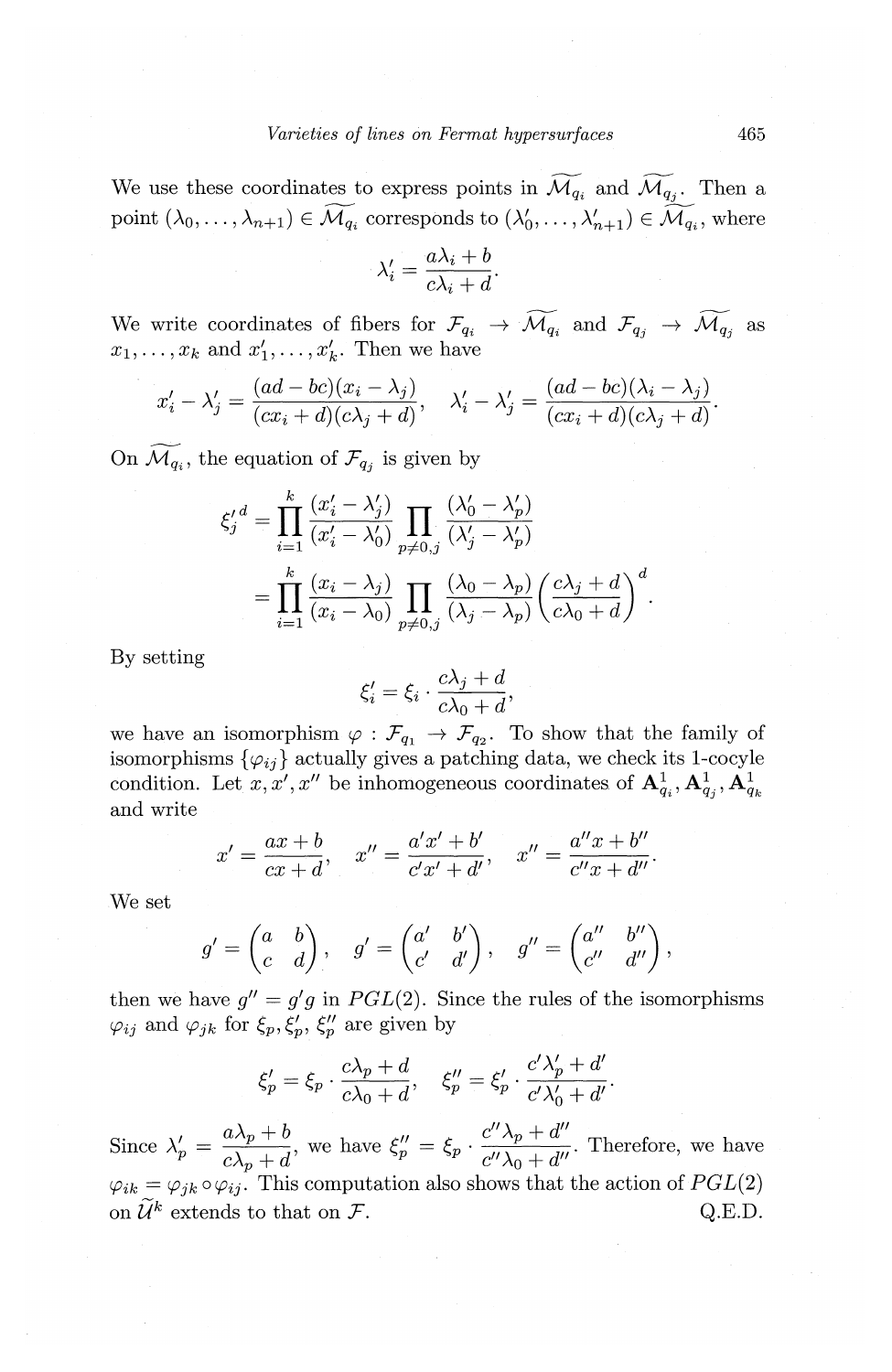#### §4. **Proof of Theorem 2**

We use the same notations as in the last section. We assume that  $k = n - d \geq 0$ . We have the following sequence of varieties

$$
\mathcal{F} \xrightarrow{\alpha} \widetilde{\mathcal{U}}^k \xrightarrow{\beta} \widetilde{\mathcal{M}_{0,n+2}}.
$$

We have the followings.

- (1) The morphisms  $\alpha$  and  $\beta$  are  $PGL(2)$  equivariant.
- (2) The morphism  $\alpha$  is a finite etale Galois covering with Galois group *G.*
- (3) The relative dimension of the morphism  $\beta$  is  $k$ .
- (4) There are actions of the symmetric group  $\mathfrak{S}_k$  of degree *k* on  $\widetilde{\mathcal{U}}^k$ and *F* over  $\mathcal{M}_{0,n+2}$  and the morphism  $\alpha$  is equivariant. These actions of  $\mathfrak{S}_k$  commute with actions of  $PGL(2)$ .

Therefore we have the following sequence of homomorphisms:

$$
\mathcal{F}/(\mathfrak{S}_k \times PGL(2)) \stackrel{\overline{\alpha}}{\rightarrow} \widetilde{\mathcal{U}}^k/(\mathfrak{S}_k \times PGL(2)) \stackrel{\overline{\beta}}{\rightarrow} \widetilde{\mathcal{M}_{0,n+2}}/PGL(2).
$$

In this section, we prove the following theorem, which is a generalization of Theorem 2.

**Theorem 4.** We assume that  $n \geq d$  and set  $k = n - d$ . Then *there is a G-equivariant isomorphism between the variety of transversal lines*  $F^{0}(X)$  *in the Fermat hypersurface* X *of degree d in*  $\mathbf{P}^{n+1}$  *and*  $\mathcal{F}/(\mathfrak{S}_k \times PGL(2)).$ 

**Remark 5.** *Theorem 2 is the special case for*  $n = d$ . In this case, *the morphism*  $\overline{\beta}$  *is an isomorphism and*  $\widehat{\mathcal{M}_{0,n+2}}$  *is isomorphic to*  $\mathcal{F}.$ *Therefore*  $F^0(X) \to \mathcal{M}_{0,n+2}$  *is an etale G-covering.* 

Let l be an element of the Grassmann variety  $G(n+1,1)$ . Then by using homogeneous parameter  $(t_0 : t_1)$ , the line l is expressed as

$$
(3) \qquad l: (\alpha_0 t_0 - \beta_0 t_1 : \alpha_1 t_0 - \beta_1 t_1 : \cdots \alpha_{n+1} t_0 - \beta_{n+1} t_1).
$$

Using this expression and the inhomogeneous coordinate  $t = \frac{t_1}{t_0}$ , the intersection of *l* and the coordinate hyperplane  $H^i$  is equal to

$$
\lambda_i = \frac{\alpha_i}{\beta_i}.
$$

The matrix

$$
\begin{pmatrix}\n\alpha_0 & \cdots & \alpha_{n+1} \\
\beta_0 & \cdots & \beta_{n+1}\n\end{pmatrix}
$$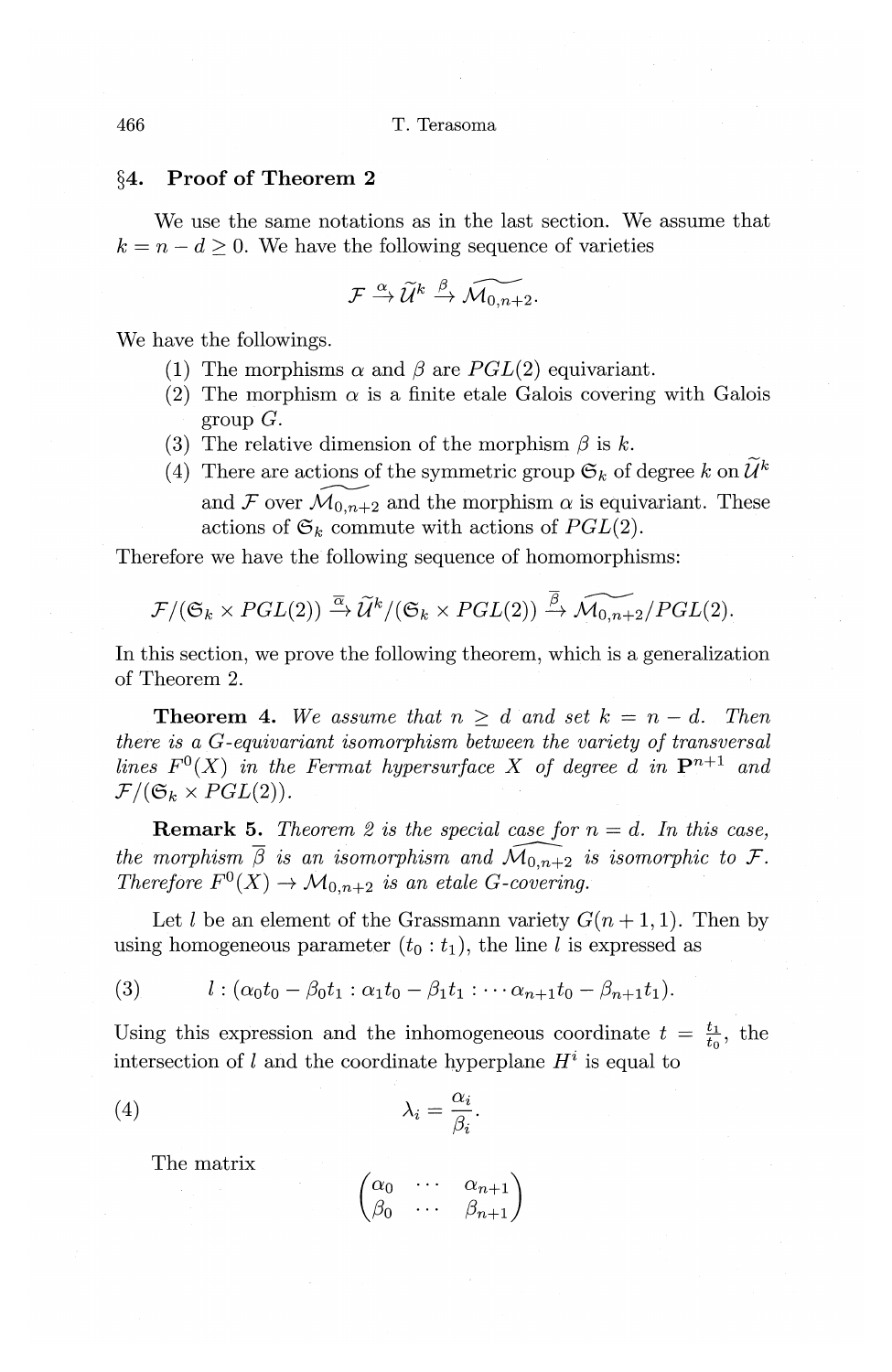is called a frame of the line l. A  $(2 \times (n+2))$ -matrix A is a frame of a line in  $\mathbf{P}^{n+1}$  if and only if the rank A is equal to 2. The set of  $2 \times (n+2)$ -matrix of rank 2 is denoted as  $M(2, n+2)$ <sup>0</sup>. Then the space of non-constant maps  $Map(\mathbf{P}^1, \mathbf{P}^{n+1}) = \{f : \mathbf{P}^1 \to \mathbf{P}^{n+1} \mid$ f is a non-constant map} is identified with  $M(2, n+2)^0/\mathbb{C}^{\times}$  and the Grassmann variety  $G(n + 1, 1)$  is isomorphic to  $M(2, n + 2)^0 / GL(2)$ , where  $GL(2)$  acts on  $M(2, n+2)^0$  from the right. The line l given by (3) is contained in the Fermat hypersurface if the equality

$$
(\alpha_0 t_0 + \beta_0 t_1)^d + \dots + (\alpha_{n+1} t_0 + \beta_{n+1} t_1)^d = 0
$$

is satisfied for all  $(t_0 : t_1)$ . Therefore the condition of  $\alpha_0, \ldots, \alpha_{n+1}$ ,  $\beta_0, \ldots, \beta_{n+1}$  is

(5) 
$$
\begin{cases} \alpha_0^d + \cdots + \alpha_{n+1}^d = 0, \\ \beta_0 \alpha_0^{d-1} + \cdots + \beta_{n+1} \alpha_{n+1}^{d-1} = 0, \\ \vdots \\ \beta_0^{d-1} \alpha_0 + \cdots + \beta_{n+1}^{d-1} \alpha_{n+1} = 0, \\ \beta_0^d + \cdots + \beta_{n+1}^d = 0. \end{cases}
$$

We assume that the coordinate  $(t_0 : t_1)$  of l satisfies the condition  $\beta_i \neq 0$ , i.e.  $\lambda_i \neq \infty$ . Then  $(\lambda_0, \ldots, \lambda_{n+1})$  is an element of  $\mathcal{M}_{0,n+1,q}$ . We set

$$
\mathcal{F}' = \{ A \in M(2, n+2)^0 \mid (1) A \text{ satisfies the condition (5), and}
$$
  
(2) all the 2 × 2 minors of A are non-zero} / C<sup>×</sup>.

Then we have the following maps

$$
\{f \in Map(\mathbf{P}^1, \mathbf{P}^{n+1} \mid f(\infty) \notin H_i \text{ for all } i\} \xrightarrow{\psi} \overbrace{\mathcal{M}_{0,n+2,q}}^{\mathcal{N}_{0,n+2,q}}
$$

Using the relation (4), the fiber of the map  $\psi$  at the point  $(\lambda_0, \ldots, \lambda_{n+1}) \in$  $\widetilde{\mathcal{M}}_q$  is equal to the subvariety of  $\mathbf{P}^{n+1} = \{(\beta_0 : \cdots : \beta_{n+1})\}$  defined by

(6) 
$$
\begin{cases} \lambda_0^d \beta_0^d + \dots + \lambda_{n+1}^d \beta_{n+1}^d = 0, \\ \lambda_0^{d-1} \beta_0^d + \dots + \lambda_{n+1}^{d-1} \beta_{n+1}^d = 0, \\ \vdots \\ \lambda_0 \beta_0^d + \dots + \lambda_{n+1} \beta_{n+1}^d = 0, \\ \beta_0^d + \dots + \beta_{n+1}^d = 0. \end{cases}
$$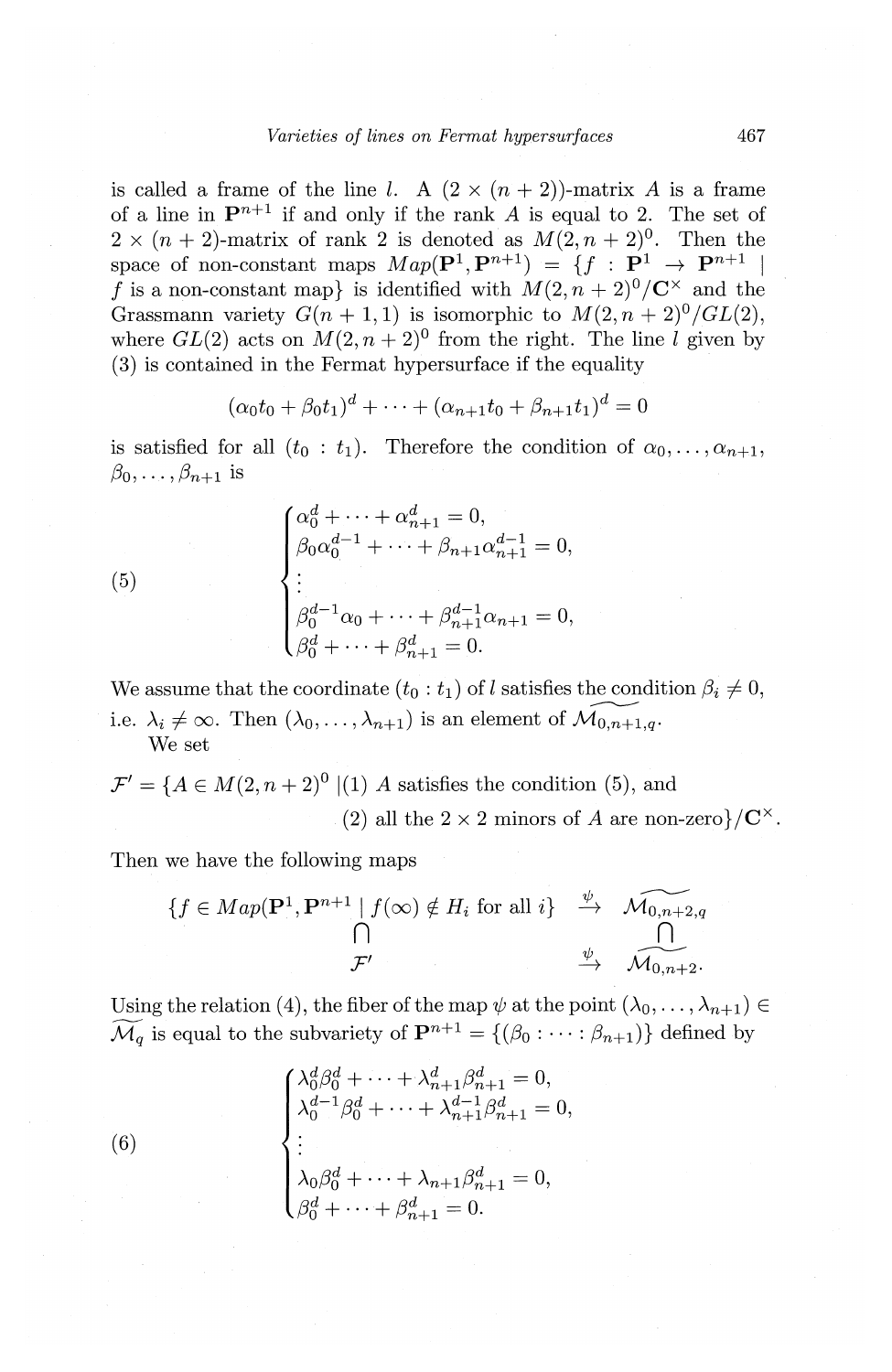**Remark 6.** *This variety is a special complete intersection of Fermat hypersurfaces defined in* [T].

As a consequence, we have the following proposition.

**Proposition 7.** *The variety*  $F'$  *is isomorphic to the variety:* 

$$
\mathcal{F}'' = \{ (\beta, \lambda) = ((\beta_0 : \cdots : \beta_{n+1}), (\lambda_0, \dots, \lambda_{n+1})) \in \mathbf{P}^{n+1} \times \widetilde{\mathcal{M}_{0,n+2}} \mid \beta \text{ and } \lambda \text{ satisfies the relation } (\beta) \}.
$$

The action of  $PLG(2)$  on  $\mathcal{F}''$  is induced by the action on  $\mathcal{F}''$  via this isomorphism. This action is described as follows. Let  $q$  be an element of *PGL*(2) such that  $g^*(\lambda_i) = \frac{a\lambda_i + b}{c\lambda_i + d}$ . Then the action on the variable  $\beta_i$ is given by  $g^*(\beta_i) = \beta_i \cdot (c\lambda_i + d)$ . We can check that the subvariety  $\mathcal{F}''$ is stable under this action. Since  $\mathcal{F}'/PGL(2)$  is isomorphic to  $F^0(X)$  by the definition of  $F(X)$ . Proposition 7 implies the following proposition.

**Proposition 8.**  $\mathcal{F}''/PGL(2)$  is isomorphic to  $F^0(X)$ .

Therefore Theorem 4 is a consequence of the following proposition.

**Proposition 9.** There exists a  $G \times PGL(2)$  equivariant isomor*phism between*  $\mathcal{F}''$  and  $\mathcal{F}/\mathfrak{S}_k$ .

*Proof.* We fix a coordinate *t* of  $\mathbf{P}^1$ . Let  $x_1, \ldots, x_k$  and  $\lambda_0, \ldots, \lambda_{n+2}$ be coordinates of  $\widetilde{\mathcal{U}}^k$  as in §3.4. Then the covering  $\mathcal{F}$  of  $\widetilde{\mathcal{U}}^k$  is defined by (1). Let  $\xi_i$  be the rational function of  $\mathcal F$  defined in (1). We define the map  $\phi : \mathcal{F} \to \mathcal{F}''$  by

$$
\phi: (\lambda_0, \ldots, \lambda_{n+1}, x_1, \ldots, x_k, \xi_1, \ldots, \xi_{n+1})
$$
  

$$
\mapsto ((1:\xi_1: \cdots: \xi_{n+1}), \lambda_0, \ldots, \lambda_{n+1}) \in \mathbf{P}^{n+1} \times \widehat{\mathcal{M}_{0,n+2}}.
$$

We show that the image of this map  $\phi$  is contained in  $\mathcal{F}''$ . We set  $(\beta_0 : \cdots : \beta_{n+1}) = (1 : \xi_1 : \cdots : \xi_{n+1})$ . Then by equality (1), we have

$$
(\beta_0^d : \dots : \beta_{n+1}^d)
$$
  
= $(\frac{\prod_{i=1}^k (x_i - \lambda_0)}{\prod_{p \neq 0} (\lambda_0 - \lambda_p)} : \frac{\prod_{i=1}^k (x_i - \lambda_1)}{\prod_{p \neq 0} (\lambda_1 - \lambda_p)} : \dots : \frac{\prod_{i=1}^k (x_i - \lambda_{n+1})}{\prod_{p \neq 0} (\lambda_{n+1} - \lambda_p)}).$ 

Therefore by Lagrange interpolation formula, we have

$$
\lambda_0^s \beta_0^d + \cdots \lambda_{n+1}^s \beta_{n+1}^d = 0 \quad \text{for } s = 0, \ldots, d.
$$

Therefore the image of  $\psi$  is contained in  $\mathcal{F}''$ . Since the map  $\phi$  is invariant under the action of  $\mathfrak{S}_k$ , it factors through the map  $\overline{\phi}: \mathcal{F}/\mathfrak{S}_k \to \mathcal{F}''$ . We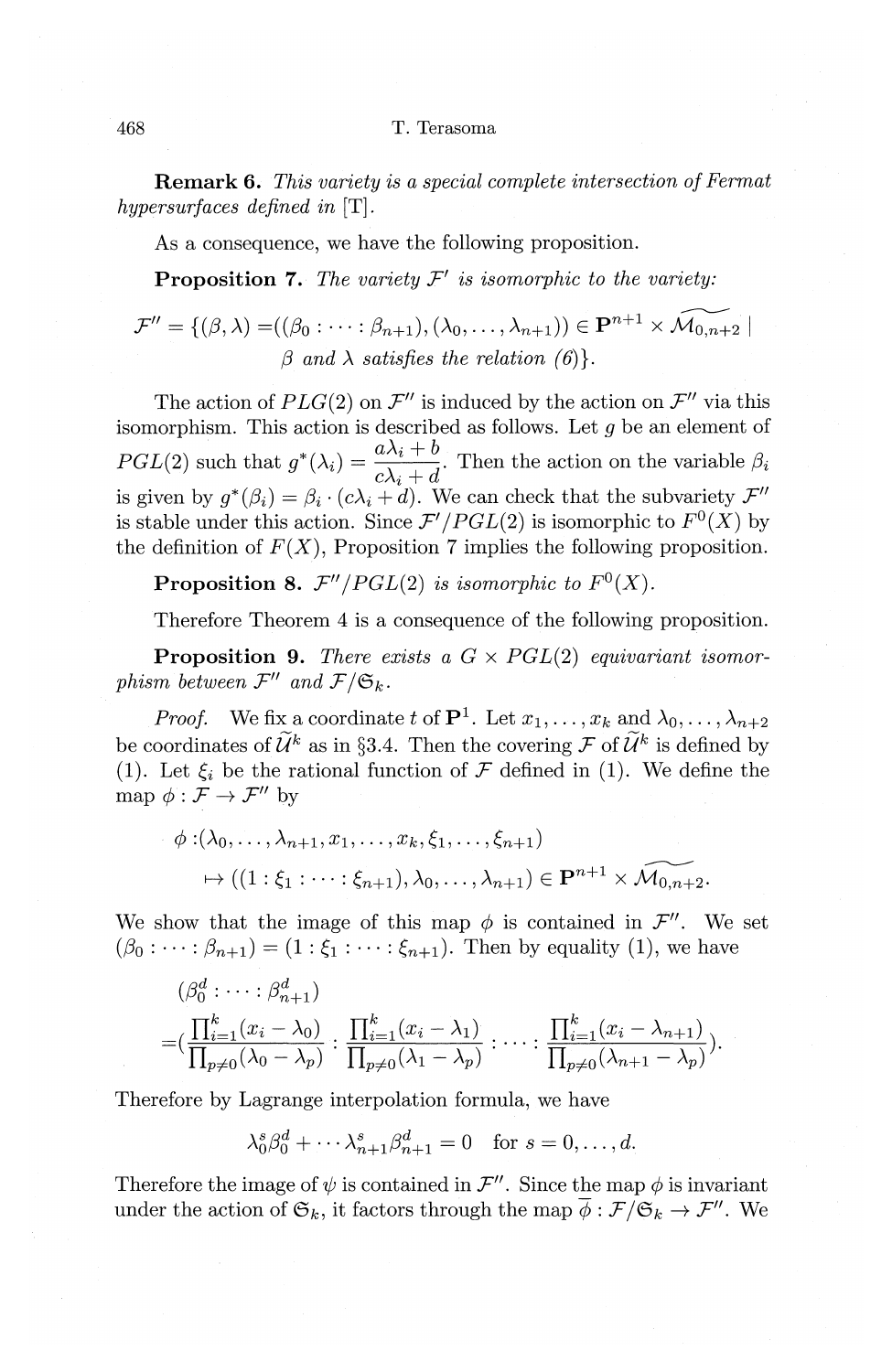show that the morphism  $\phi$  is an isomorphism. It is enough to show that each fiber of  $\overline{\phi}$  at  $(\lambda_0, \ldots, \lambda_{n+1})$  is an isomorphism.

The restriction of the morphism  $\overline{\phi}$  to the fibers of  $\mathcal{F}/\mathfrak{S}_k$  and  $\mathcal{F}''$  are G-equivariant and the quotients by the group *G* are isomorphic to

$$
L_1 = \{ \left( \frac{L_0(s_0,\ldots,s_k)}{\prod_{j\neq 0}(\lambda_j-\lambda_0)} : \cdots : \frac{L_{n+1}(s_0,\ldots,s_k)}{\prod_{j\neq n+1}(\lambda_j-\lambda_{n+1})} \right) \mid s_0,\ldots,s_k \in \mathbf{C} \}
$$

and  

$$
L_2 = \{(b_0 : \cdots : b_{n+1}) \mid \sum_{i=0}^{n+1} \lambda_i^s b_i = 0 \text{ for } s = 0, ..., d\},\
$$

respectively. Here  $L_i(s_0, \ldots, s_k) = \sum_{p=0}^k (-\lambda_i)^p s_{k-p}$  is a linear form on  $s_0, \ldots, s_k$  and the quotient map is given by the map

 $s_p \mapsto$  the elementary symmetric function of  $x_i$  of degree p,  $b_i \mapsto \beta_i^d$ .

On the other hand, the two linear spaces  $L_1$  and  $L_2$  are equal. Thus we have the proposition.  $Q.E.D.$ 

**Example 10.** We consider the case  $n = d = 3$ . In this case the *Fano variety* F(X) *becomes a surface, which is called the Fano surface of the Fermat cubic three fold X. The surface*  $F(X)^0$  *is a*  $G = (\mathbf{Z}/3\mathbf{Z})^4$ *covering of the moduli space*  $M_5 = (A^1 - \{0,1\})^2 - \Delta$ , where  $\Delta$  *is the diagonal. In this case, it is known*  $\langle \text{[CG]} \rangle$  *that the Fano variety*  $F(X)$  *is smooth. We refer to* [R] *for other properties in this case.* 

#### **§5. Singularities**

In this section, we study the singular locus of  $F(X)$  in the case  $d = n$ . Similar computations are not difficult for the case  $n > d$ . Let l be an element in  $F(X)$ . Then the divisor  $l \cap (\cup_i H_i)$  defines a partition

$$
P(l) = \{ P_x = \{ i \mid x \in H_i \} \mid x \in l \}
$$

of the set  $[0, n+1] = \{0, \ldots, n+1\}$ . The variety  $F(X)$  is stratified by the type of partition *P(l):* 

$$
F(X) = \coprod_{P:\text{partition of }[0,n+1]} F(X)^P,
$$

where  $F(X)^P = \{l \in F(X) \mid P(l) = P\}$ . For example,

$$
F^{0}(X) = \{\{0\}, \ldots, \{n+1\}\}.
$$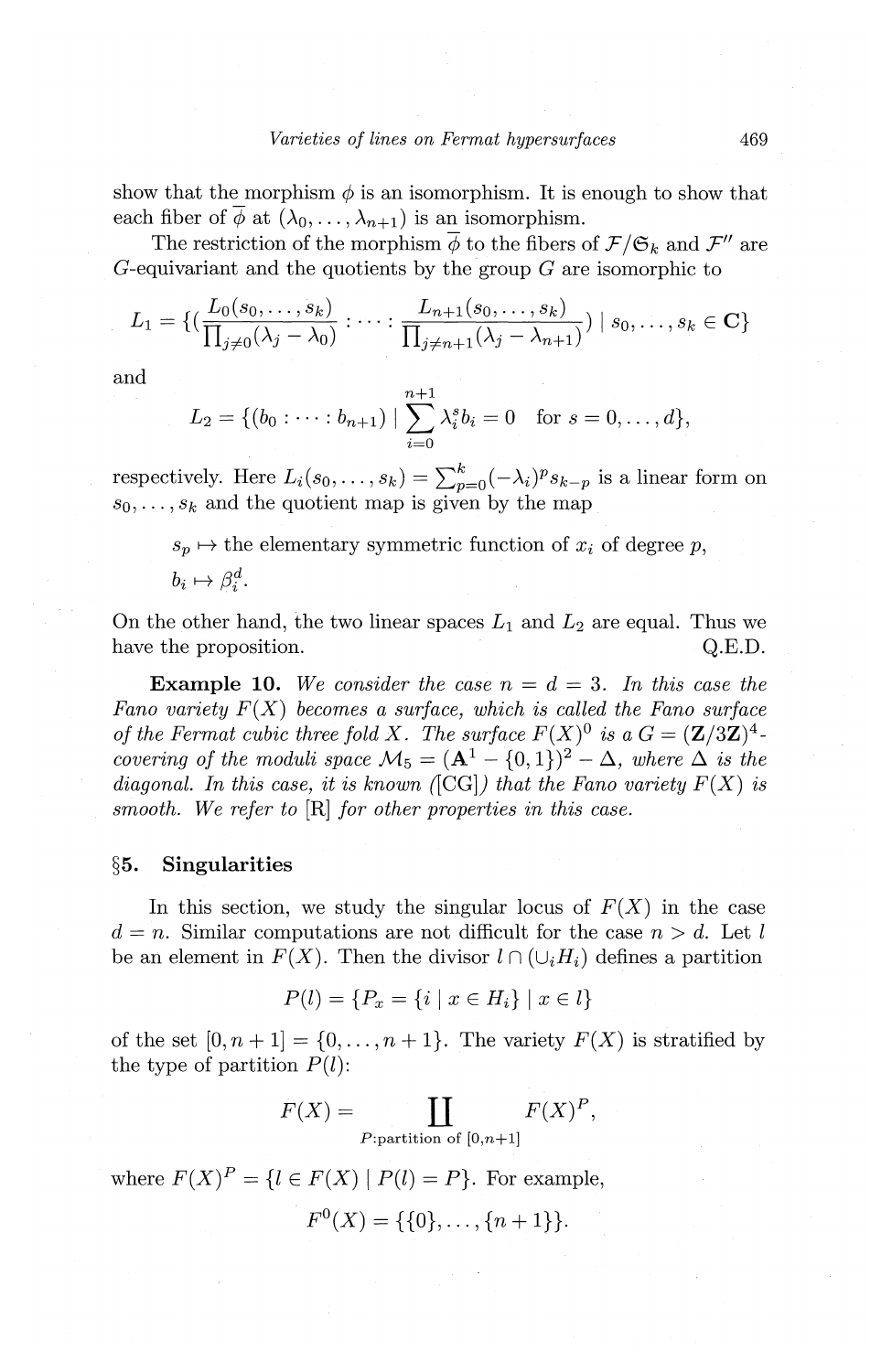Let l be an element of  $F(X)$  and  $i_1, \ldots, i_k$  be the cardinalities of the elements in  $P(l)$ . Then  $i_1 + \cdots + i_k = n + 2$ . We compute the dimension of the tangent space of  $F(X)$  at the point l. By changing the coordinates of the line, we may assume that the frame of  $l$  is of the form  $A=(A_1,\ldots,A_k),$  where

$$
A_p = \begin{pmatrix} \lambda_p b_{p1} & \dots & \lambda_p b_{p i_p} \\ b_{p1} & \dots & b_{p i_p} \end{pmatrix}.
$$

By changing coordinates of the line *l*, we may assume that  $\lambda_i \neq 0$ and  $b_{ij} \neq 0$  for all i and j. We consider a deformation of  $A(\epsilon)$  $(A_1 + E_1, ..., A_k + E_k)$ , where

$$
E_p = \begin{pmatrix} \epsilon \xi_{p1} & \dots & \epsilon \xi_{p i_p} \\ \epsilon \eta_{p1} & \dots & \epsilon \eta_{p i_p} \end{pmatrix},
$$

with  $\epsilon^2 = 0$ . Since the line corresponding to the frame  $A(\epsilon)$  is contained in the Fermat hyper surface, we have

$$
\begin{cases}\n\sum_{p=1}^{k} \sum_{i=1}^{i_p} (\lambda_p b_{pi} + \epsilon \xi_{pi})^d = 0, \\
\sum_{p=1}^{k} \sum_{i=1}^{i_p} (\lambda_p b_{pi} + \epsilon \xi_{pi})^{d-1} (b_{pi} + \epsilon \eta_{pi}) = 0, \\
\vdots \\
\sum_{p=1}^{k} \sum_{i=1}^{i_p} (\lambda_p b_{pi} + \epsilon \xi_{pi}) (b_{pi} + \epsilon \eta_{pi})^{d-1} = 0, \\
\sum_{p=1}^{k} \sum_{i=1}^{i_p} (b_{pi} + \epsilon \eta_{pi})^d = 0.\n\end{cases}
$$

By looking at the coefficients of  $\epsilon$ , we have (7)

$$
\begin{cases}\n\sum_{p=1}^{k} d\lambda_{p}^{d-1} (\sum_{i=1}^{i_{p}} b_{pi}^{d-1} \xi_{pi}) = 0, \\
\sum_{p=1}^{k} \left[ (d-1)\lambda_{p}^{d-2} (\sum_{i=1}^{i_{p}} b_{pi}^{d-1} \xi_{pi}) + \lambda_{p}^{d-1} (\sum_{i=1}^{i_{p}} b_{pi}^{d-1} \eta_{pi}) \right] = 0, \\
\vdots \\
\sum_{p=1}^{k} \left[ (\sum_{i=1}^{i_{p}} b_{pi}^{d-1} \xi_{pi}) + (d-1)\lambda_{p} (\sum_{i=1}^{i_{p}} b_{pi}^{d-1} \eta_{pi}) \right] = 0, \\
\sum_{p=1}^{k} d(\sum_{i=1}^{i_{p}} b_{pi}^{d-1} \eta_{pi}) = 0.\n\end{cases}
$$

We define linear functions  $L_p$  and  $M_p$  by

$$
L_p = \sum_{i=1}^{i_p} b_{pi}^{d-1} \xi_{pi}, \quad M_p = \sum_{i=1}^{i_p} b_{pi}^{d-1} \eta_{pi}.
$$

Then  $L_p$  and  $M_p$  are independent linear functions for  $\xi_0, \ldots, \xi_{n+1}, \eta_0, \ldots$ ,  $\eta_{n+1}$ . Therefore the linear equation (7) can be written as

 $N^{t} (L_1 \ldots L_k \mid M_1 \ldots M_k) = 0,$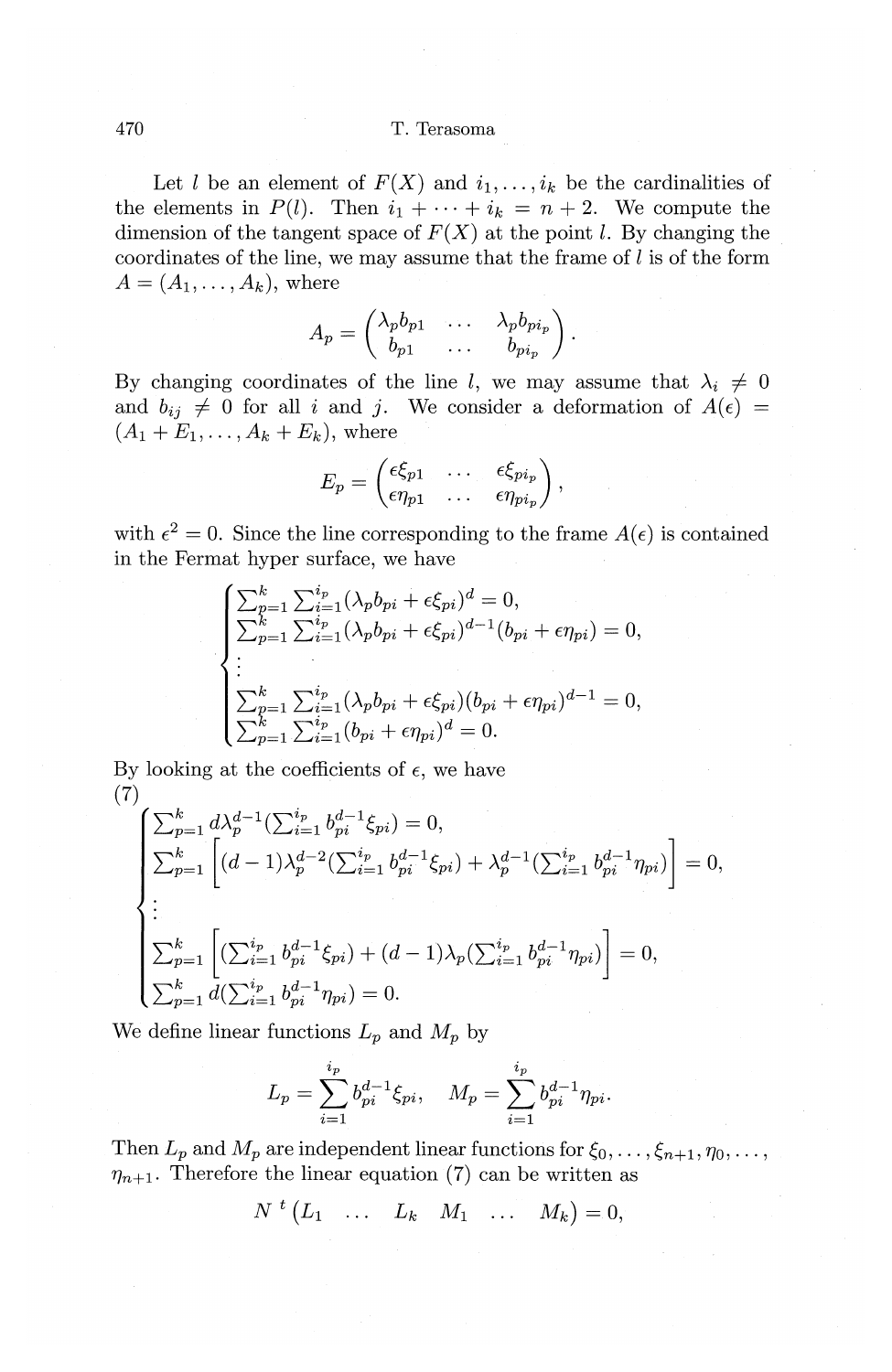where

$$
N = \begin{pmatrix} d\lambda_1^{d-1} & \cdots & d\lambda_k^{d-1} & 0 & \cdots & 0 \\ (d-1)\lambda_1^{d-2} & \cdots & (d-1)\lambda_k^{d-2} & \lambda_1^{d-1} & \cdots & \lambda_k^{d-1} \\ \vdots & \vdots & \vdots & \vdots & \vdots \\ 1 & \cdots & 1 & (d-1)\lambda_1 & \cdots & (d-1)\lambda_k \\ 0 & \cdots & 0 & d & \cdots & d \end{pmatrix}
$$

**Lemma 11.** *The rank of* N is equal to  $max(n + 1, 2k)$ .

*Proof.* We consider Vandermonde matrix for  $\lambda_0, \lambda_1, \ldots, \lambda_n$  and consider the limit where  $\lambda_0$  tends to  $\lambda_1$ . We set  $\lambda_0 = \lambda_1 + \epsilon$  with  $\epsilon^2 = 0$ . Then we have

$$
\det\begin{pmatrix} 1 & 1 & \dots & 1 \\ \lambda_1 + \epsilon & \lambda_1 & \dots & \lambda_n \\ \vdots & \vdots & & \vdots \\ (\lambda_1 + \epsilon)^n & \lambda_1^n & \dots & \lambda_n^n \end{pmatrix} = \epsilon \det\begin{pmatrix} 0 & 1 & \dots & 1 \\ 1 & \lambda_1 & \dots & \lambda_n \\ 2\lambda_1 & \lambda_1^2 & \dots & \lambda_n^2 \\ \vdots & \vdots & & \vdots \\ n\lambda_1^{n-1} & \lambda_1^n & \dots & \lambda_n^n \end{pmatrix}.
$$

It is equal to

$$
-\epsilon \cdot \prod_{1 \leq i < j \leq n} (\lambda_j - \lambda_i) \cdot \prod_{2 \leq i} (\lambda_i - \lambda_1).
$$

Using this procedure, we can prove that the determinant

$$
\det\begin{pmatrix}0&\dots&0&1&\dots&1\\1&\dots&1&\lambda_1&\dots&\lambda_q\\2\lambda_1&\dots&2\lambda_p&\lambda_1^2&\dots&\lambda_q^2\\\vdots&\vdots&\vdots&\vdots&\vdots\\n\lambda_1^{n-1}&\dots&n\lambda_p^{n-1}&\lambda_1^n&\dots&\lambda_q^n\end{pmatrix}
$$

is non-zero if  $p+q = n+1$  and  $p \leq q$ . Thus we have the lemma. Q.E.D.

**Definition 3.** Let  $P(l)$  be the partition and  $i_1, \ldots, i_k$  be the cardi*nalities of the elements in P(l). The number 2k is called the rank of l and is denoted by rk(l).* 

By the computation of the dimension of the tangent space of *F(X)* at l, we have the following theorem.

**Theorem 12.** Assume that  $n = d$ . The point  $l \in F(X)$  is singular *if and only if*  $rk(l) \leq n$ *.* 

**Corollary 13.** *Assume that*  $d = n$ . *The variety*  $F(X)$  *is singular if and only if*  $4 \leq d$ .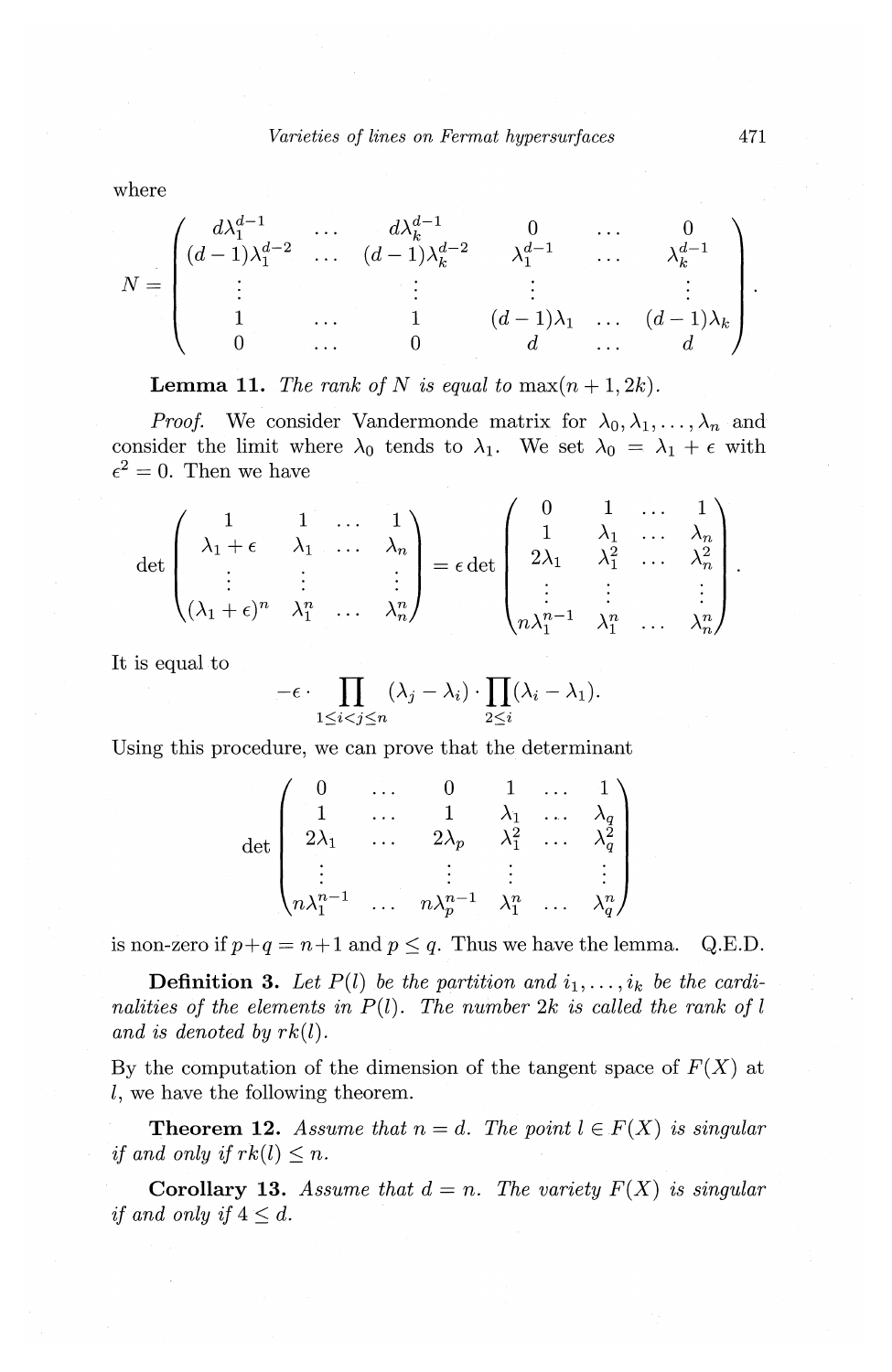4 72 T. Terasoma

# **§6. Period integrals for Fano varieties**

# **6.1. Arrangement of hyperplanes**

We apply Theorem 4 to study period integrals for Fano varieties of Fermat hypersurfaces. We study the case where  $n = d$ . Then  $\widehat{\mathcal{M}}_{0,n+2} \to$  $\widetilde{\mathcal{M}_{0,n+2}}$  is a  $(\mathbf{Z}/d\mathbf{Z})^{n+1}$ -covering. We take the quotient by  $GPL(2)$  and normalize  $\lambda_0, \ldots, \lambda_{n+1}, \lambda_{n+2}$  so that

$$
\lambda_0 = \infty, \lambda_1 = 0, \lambda_2 = 1.
$$

The normalized parameter will be written as  $\mu_3, \ldots, \mu_{n+1}$ . Therefore

$$
\mu_p=(\lambda_p,\lambda_1;\lambda_2,\lambda_0)
$$

for  $p = 3, \ldots, n + 1$ . Here we used the notation of the cross ratio

$$
(x,y;z,w)=\frac{(x-y)(z-w)}{(x-w)(z-y)}.
$$

Therefore  $\mathcal{M}_{0,n+2} = \widetilde{\mathcal{M}_{0,n+2}}/PGL(2)$  is isomorphic to

$$
\{(\mu_3,\ldots,\mu_{n+1}) \mid \mu_i \neq 0,1, \ \mu_i \neq \mu_j \ \text{for} \ i \neq j\}.
$$

We set

$$
\Delta_1 = \prod_{i=3}^{n+1} \mu_i = \xi_1^{-d} \left( \frac{\lambda_2 - \lambda_0}{\lambda_2 - \lambda_1} \right)^d,
$$
  
\n
$$
\Delta_2 = \prod_{i=3}^{n+1} (1 - \mu_i) = \xi_2^{-d} \left( \frac{\lambda_0 - \lambda_1}{\lambda_2 - \lambda_1} \right)^d,
$$
  
\n
$$
\Delta_i = \mu_i (\mu_i - 1) \prod_{\substack{j \neq i, 3 \le j \le n+1}} (\mu_i - \mu_j)
$$
  
\n
$$
= \xi_i^{-d} \left( \frac{(\lambda_0 - \lambda_1)(\lambda_2 - \lambda_0)}{(\lambda_j - \lambda_0)(\lambda_2 - \lambda_1)} \right)^d, \quad \text{for } i = 3, \dots, n+1.
$$

Then the covering  $F^0(X) \simeq \widehat{\mathcal{M}_{0,n+2}}/PGL(2)$  over  $\mathcal{M}_{0,n+2}$  is defined by (8)  $\eta_i^d = \Delta_i \text{ for } i = 1, ..., n + 1.$ 

Therefore  $F^0(X)$  is an open set of a ramified covering of  $A^{n-1}$  =  $\{\mu_3, \ldots, \mu_{n+1}\}$  branching at the arrangement of hyperplanes defined by

$$
\mathcal{B}_n = {\mu_i, 1 - \mu_i}_{3 \leq i \leq n+1} \cup {\mu_i - \mu_j}_{3 \leq i < j \leq n+1}.
$$

It is called the Selberg arrangement.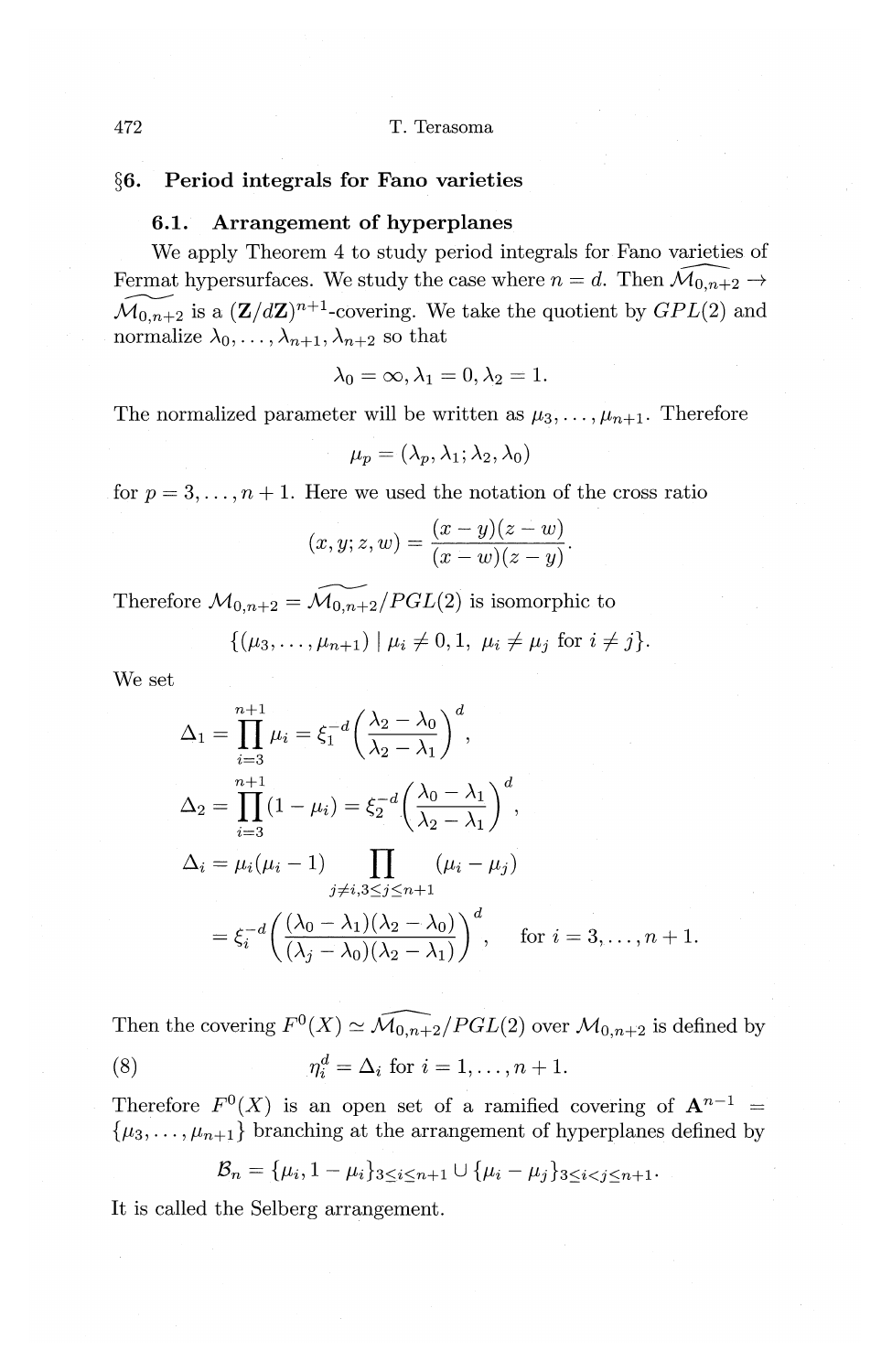# **6.2. Selberg integral**

Using the main theorem, we can show that the period integrals are written down using certain kind of Selberg integrals. The subjects in this subsection are compilations of well known facts, which might be useful for readers. Let  $\pi : F^0(X) \to \mathcal{M}_{0,n+2}$  be the covering introduced in the main theorem, *G* be the Galois group of  $\pi$ , and  $K = \mathbf{Q}(\mu_d) \subset \mathbf{C}$ . Let

$$
G^* = \text{Ker}((\mathbf{Z}/d\mathbf{Z})^{n+2} \xrightarrow{\sum} (\mathbf{Z}/d\mathbf{Z}))
$$

be the character group of *G* and  $\mathcal{L}(\chi)$  be the  $\chi$ -part of the direct image sheaf  $\pi_*\mathbf{K}$  of **K** under the map  $\pi$ . The *i*-th singular cohomology with the local coefficient  $\mathcal{L}(\chi)$  is denoted by  $H(\mathcal{M}_{0,n+2},\mathcal{L}(\chi))$ . Then we have a decomposition

$$
H^i(F^0(X),{\mathbf K}) \simeq \oplus_{\chi \in G^*} H^i(\mathcal{M}_{0,n+2},\mathcal{L}(\chi)).
$$

Let  $j: \mathcal{M}_{0,n+2} \to \mathbf{A}^{n-1}$  be the open immersion defined by  $\{\mu_i\}_{3 \leq i \leq n+1}$ and set  $\partial M_{0,n+2} = A^{n-1} - M_{0,n+2}$ . Let  $j_! \mathcal{L}(\chi)$  be the zero extension of the local system  $\mathcal{L}(\chi)$  to  $\mathbf{A}^{n-1}$ . Then we have a natural homomorphism

(9) 
$$
\varphi^i(\chi): H^i(\mathbf{A}^{n-1}, j_! \mathcal{L}(\chi)) \to H^i(\mathcal{M}_{0,n+2}, \mathcal{L}(\chi)).
$$

Since  $F^0(X)$  is an affine variety, the algebraic de Rham cohomology  $H^{i}(F^{0}(X)/\mathbf{C})$  is the cohomology of the following complex

 $0 \to \Gamma(\mathcal{O}_{F^0(X)}) \to \Gamma(\Omega^1_{F^0(X)}) \to \cdots \to \Gamma(\Omega^{n-1}_{F^0(X)}) \to 0.$ 

By de Rham Theorem and taking  $\chi$ -part, we have an isomorphism

$$
H^{n-1}(F^0(X)/\mathbf{C})(\chi) \xrightarrow{\simeq} H^{n-1}(\mathcal{M}_{0,n+2},\mathcal{L}(\chi)) \otimes_{\mathbf{K}} \mathbf{C}.
$$

We construct an element  $\widetilde{\Delta_{\sigma}}$  in the relative homology  $H_{n-1}(\mathbf{A}^{n-1})$ ;  $\partial M_{0,n+2}, \mathcal{L}(\chi)$  which can be identified with the dual vector space of  $H^{n-1}(\mathbf{A}^{n-1},j_1\mathcal{L}(\chi))$ . Let  $\mathfrak{S}[3,n+1]$  be the symmetric group of  $[3,n+2]$ . For an element  $\sigma \in \mathfrak{S}[3, n+1]$ , we define a simplex  $\Delta_{\sigma} \subset \mathbb{R}^{n-1}$  by

$$
\Delta_{\sigma} = \{0 \le \mu_{\sigma(3)} \le \cdots \le \mu_{\sigma(n+1)} \le 1 \mid \mu_i \in \mathbf{R} \text{ for } 3 \le i \le n+1\}.
$$

By choosing a section of  $\mathcal{L}(\chi)$  over  $\Delta_{\sigma}$ , we have a chain  $\widetilde{\Delta}_{\sigma}$  with value in  $\mathcal{L}(\chi)$ , which defines an element in  $H_{n-1}(\mathbf{A}^{n-1};\partial \mathcal{M}_{0,n+2},\mathcal{L}(\chi)).$ 

Let  $\eta_1, \ldots, \eta_{n+1}$  be rational functions defined in (8). Then a character  $\chi$  of G can be written as the Kummer character of  $f=\prod_{i=1}^{n+1}\eta_i^{\chi_i}$ ; with  $0 \leq \chi_i \leq d$ . Then the differential forms

$$
\omega = \prod_{i=1}^{n+1} \eta^{\gamma_i} d\mu_3 \wedge \dots \wedge d\mu_{n+1}, \quad \gamma_i \equiv \chi_i \pmod{d}, \gamma_i \ge 0 \text{ for } i = 1, \dots, n+1
$$